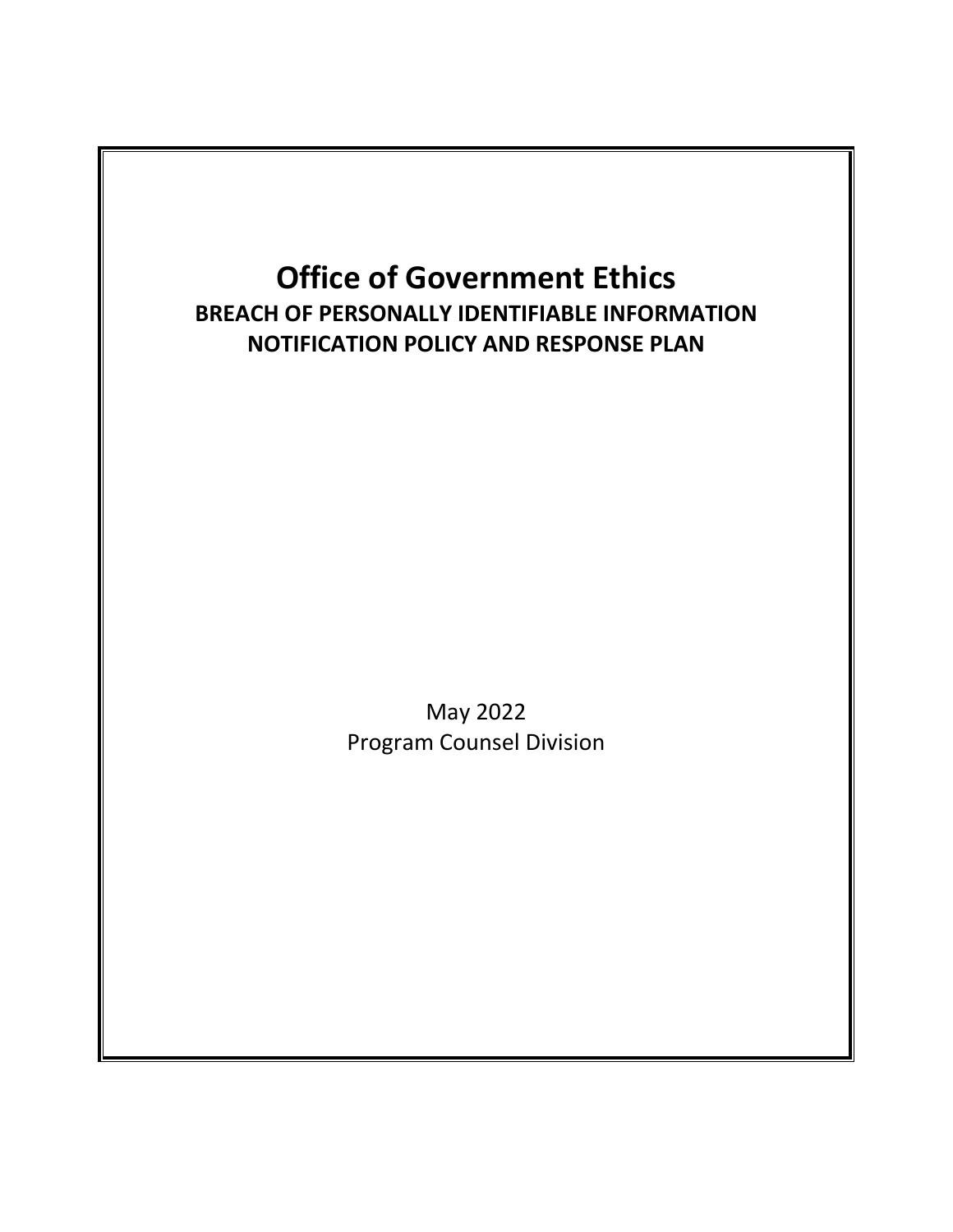# **U.S. OFFICE OF GOVERNMENT ETHICS BREACH OF PERSONALLY IDENTIFIABLE INFORMATION BREACH NOTIFICATION POLICY AND RESPONSE PLAN**

#### **I. Background**

The U.S. Office of Government Ethics (OGE) is committed to protecting the security and integrity of its electronic and physical information systems. It is the responsibility of all OGE employees, OGE contractors, and system users to safeguard all personally identifiable information in OGE's information systems. Because a breach of personally identifiable information (PII) may result in financial loss and personal hardship, it is imperative that OGE protect personally identifiable information in its possession.

The Office of Management and Budget (OMB) requires federal agencies to create and implement a breach notification policy and response plan.<sup>[1](#page-1-0)</sup> This policy establishes OGE's notification policy and response plan for all breaches of PII, regardless of format (e.g., paper, oral, electronic, etc.). It applies to all OGE employees and contractors and all agencies with a Memorandum of Agreement (MOA) for use of an OGE information system, such as *INTEGRITY*. No waivers of this policy will be granted.

#### **II. OGE Breach Response Team**

Federal agencies are required to establish a breach response team that will convene after a breach occurs. OGE's breach response team is a cross-functional Privacy Incident Response Team that reviews, approves, and participates in the execution of the Privacy Incident Response Plan. It consists of its Chief of Staff, Program Counsel<sup>[2](#page-1-1)</sup>, Senior Agency Official for Privacy (SOAP), Chief Information Officer, Records Officer, and the senior management official of the office responsible for the record(s) in question.

The breach response team is responsible for:

- Determining the extent to which the incident poses problems related to identity theft or loss of individuals' privacy.
- Managing activities to recover from the breach and to mitigate the resulting damage, including decisions relating to external breach notification.
- Determining how incidents involving PII will be tracked within the agency.

### **III. What is a Breach?**

A breach is the loss of control, compromise, unauthorized disclosure, unauthorized acquisition, or any similar occurrence where (1) a person other than an authorized user accesses

<span id="page-1-0"></span>l <sup>1</sup> *See* OMB Memorandum M-17-12, *Preparing for and Responding to a Breach of Personally Identifiable Information* (January 3, 2017).<br><sup>2</sup> Currently, the Chief of Staff and Program Counsel positions are occupied by the same person.

<span id="page-1-1"></span>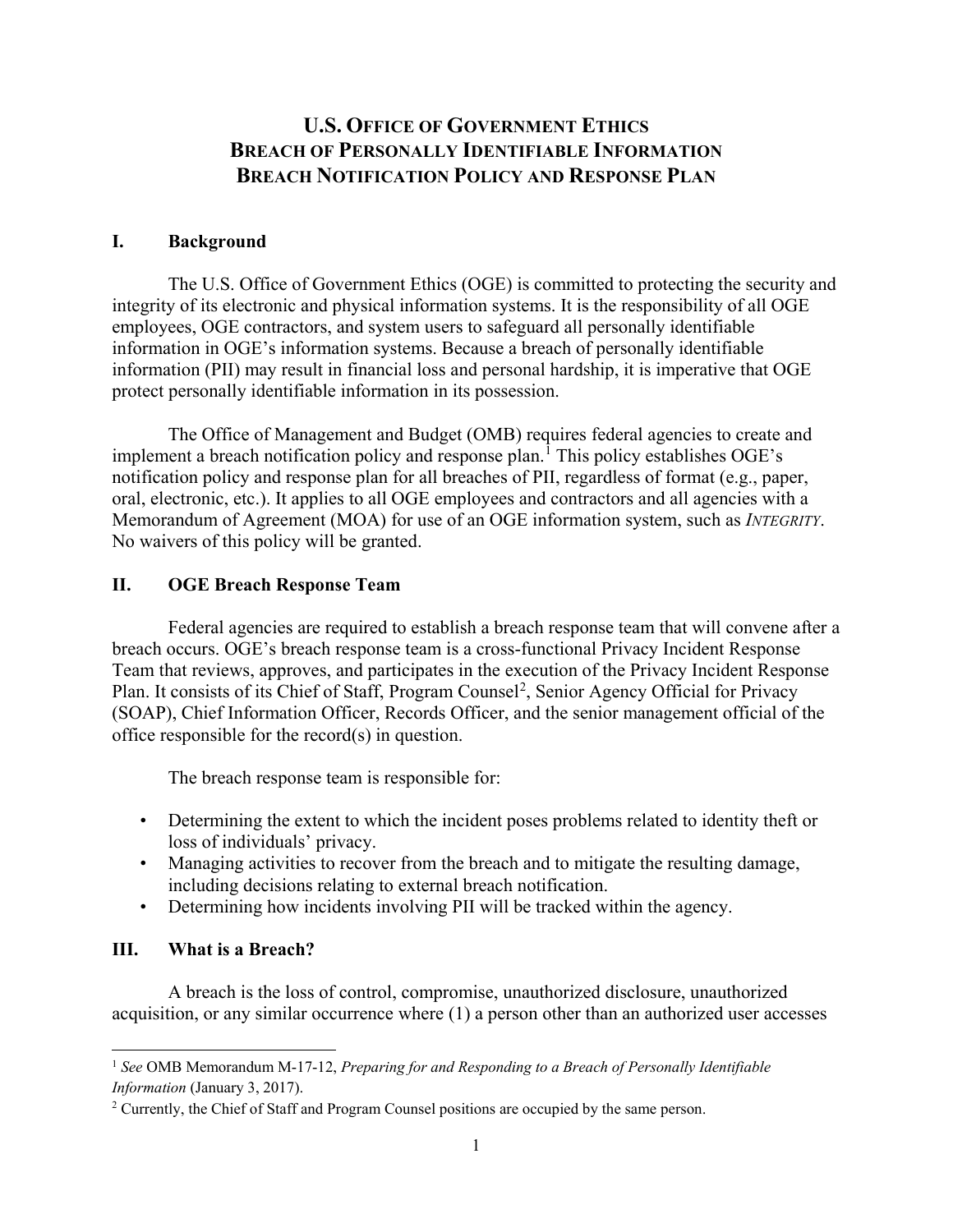or potentially accesses personally identifiable information or (2) an authorized user accesses or potentially accesses personally identifiable information for an other than authorized purpose.<sup>[3](#page-2-0)</sup> Some common examples of a breach include:

- A laptop or portable storage device storing PII is lost or stolen
- An email containing PII is inadvertently sent to the wrong person
- An unauthorized third party overhears agency employees discussing PII about an individual seeking employment or Federal benefits
- An IT system that maintains PII is accessed by a malicious actor
- PII is posted inadvertently on a public website

# **IV. What is Personally Identifiable Information (PII)?**

The term PII refers to information that can be used to distinguish or trace an individual's identity, either alone or when combined with other information that is linked or linkable to a specific individual. Because there are many different types of information that can be used to distinguish or trace an individual's identity, the term PII is necessarily broad.<sup>[4](#page-2-1)</sup> It includes, but is not limited to, an individual's date of birth, place of birth, race, religion, weight, employment information, medical information, education information, and financial information.[5](#page-2-2)

## **V. What Should an OGE Employee or Contractor do if a Breach of PII is Suspected or Confirmed?**

All OGE employees and contractors are required to **immediately** report any incident that may involve a breach of PII (electronic, oral, or physical) to the Privacy Officer, who will make a risk assessment and determine whether to inform the breach response team. OGE employees are encouraged to fill out the top portion of the attached Incident Reporting Form and provide it to the Privacy Officer.

\*\*Any incident that involves an outside party accessing, modifying, or destroying information in an OGE electronic information system or application must also be concurrently reported to the Chief Information Officer, as well as the Privacy Officer.\*\*

Individuals should report noncompliance with OGE privacy policies by any OGE employee or contractor to the individual's supervisor or the Senior Agency Official for Privacy.

These procedures are designed to ensure prompt reporting by employees and contractors of any privacy incident to information security officials and the Senior Agency Official for Privacy (through the Privacy Officer), consistent with organizational incident management structures.

l

<span id="page-2-2"></span><span id="page-2-1"></span>

<span id="page-2-0"></span><sup>&</sup>lt;sup>3</sup> See OMB Memorandum M-17-12.<br><sup>4</sup> See OMB Memorandum M-17-12.<br><sup>5</sup> See Guide to Protecting the Confidentiality of Personally Identifiable Information (PII), NIST Special Publication 800-122.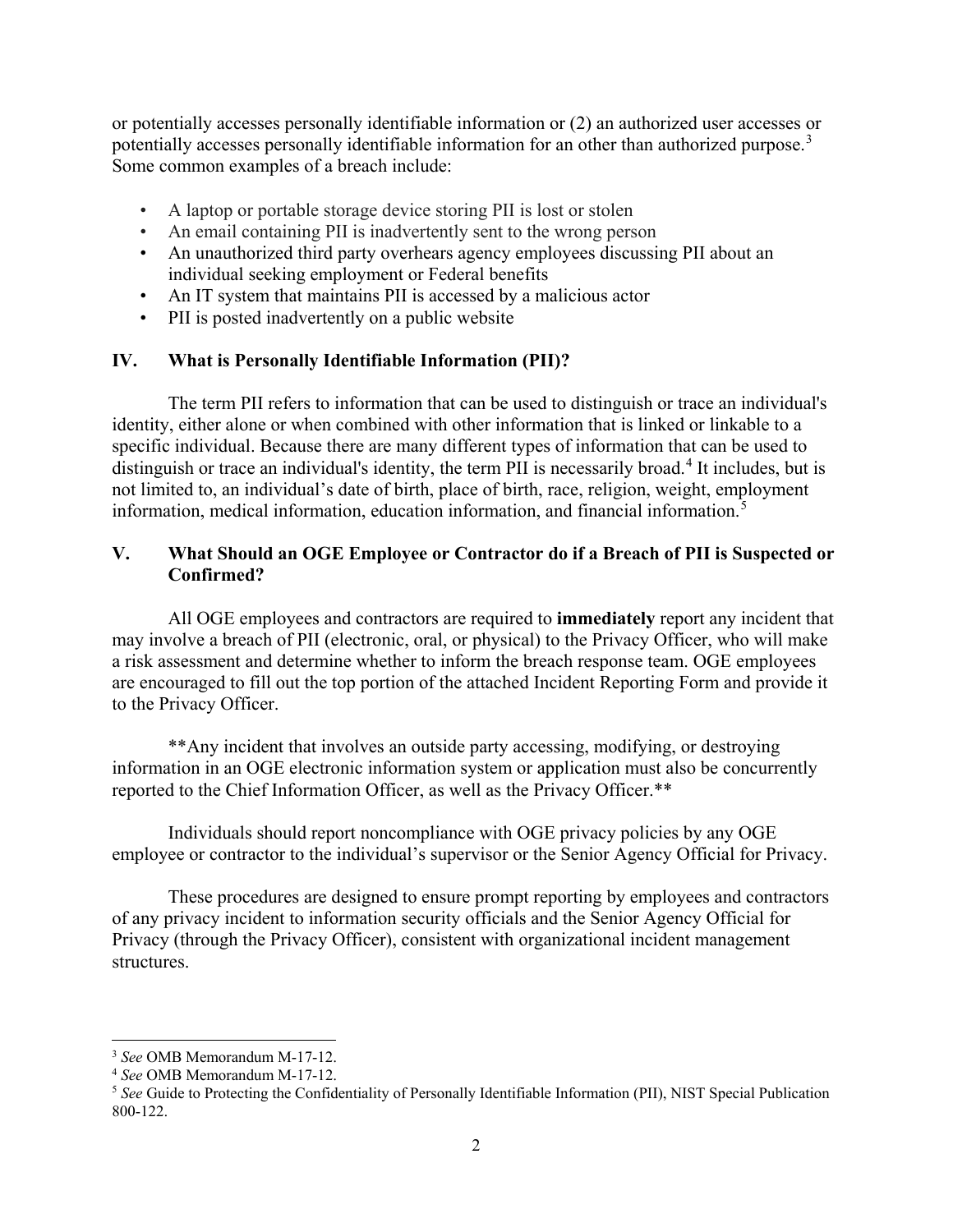When reporting a breach, provide all available information to the Privacy Officer. To the extent practicable, preserve any artifacts or documentation indicating the nature and scope of the breach. For example, if removing an unauthorized document from the OGE website, do not simply delete the document. Provide it to the Privacy Officer, along with information about where on the website it had been located, when it was removed, who removed it, and any other relevant information.

### **VI. What Should Others who use OGE Information Systems do if a Breach of PII is Suspected or Confirmed?**

All agencies using an OGE information system, such as *INTEGRITY*, are responsible for immediately reporting any suspected or confirmed breach of PII to the OGE system manager, as stated in the Memorandum of Agreement between OGE and the agency.

#### **VIII. What Happens if Someone Reports a Breach of PII?**

Upon the identification of a potential breach of PII, the agency will implement a privacy risk assessment process to determine the extent of harm, embarrassment, inconvenience, or unfairness to affected individuals and, where appropriate, to take steps to mitigate any such risks. This process will be documented on the Incident Reporting Form. The Privacy Officer shall first determine whether the agency's response can be conducted at the staff level or whether the agency must convene the breach response team. In making this determination, the Privacy Officer will consider the factors discussed in paragraphs C and D, below. These factors include: the nature and sensitivity of the PII, the actors involved and their intent, and the containment and/or mitigation measures required. If the Privacy Officer determines that referral to the breach response team is not necessary, he or she will document the reasons for that determination on the bottom portion of the Incident Reporting Form. The Senior Agency Official for Privacy will review the Incident Reporting Forms on a periodic basis.

At a minimum, the breach response team must always be convened when a breach constitutes a "major incident." As defined by OMB, a "major incident" is a breach of PII "that, if exfiltrated, modified, deleted, or otherwise compromised, is likely to result in demonstrable harm to the national security interests, foreign relations, or the economy of the United States, or to the public confidence, civil liberties, or public health and safety of the American people."[6](#page-3-0) If the incident involves "any unauthorized modification of, unauthorized deletion of, unauthorized exfiltration of, or unauthorized access to the PII of 100,000 or more people" a determination of "major incident" is required. $7$ 

Any member of the breach response team may convene the breach response team if appropriate, without initiation by the Privacy Officer. This may be necessary if a member independently becomes aware of a potential breach and the Privacy Officer is not immediately available to participate in the decision to convene the breach response team. If the breach

l

<span id="page-3-0"></span><sup>6</sup> *See* OMB Memorandum M-22-05, *Fiscal Year 2021-2022 Guidance on Federal Information Security and Privacy Management Requirements* (December 6, 2021).

<span id="page-3-1"></span><sup>7</sup> *Id.*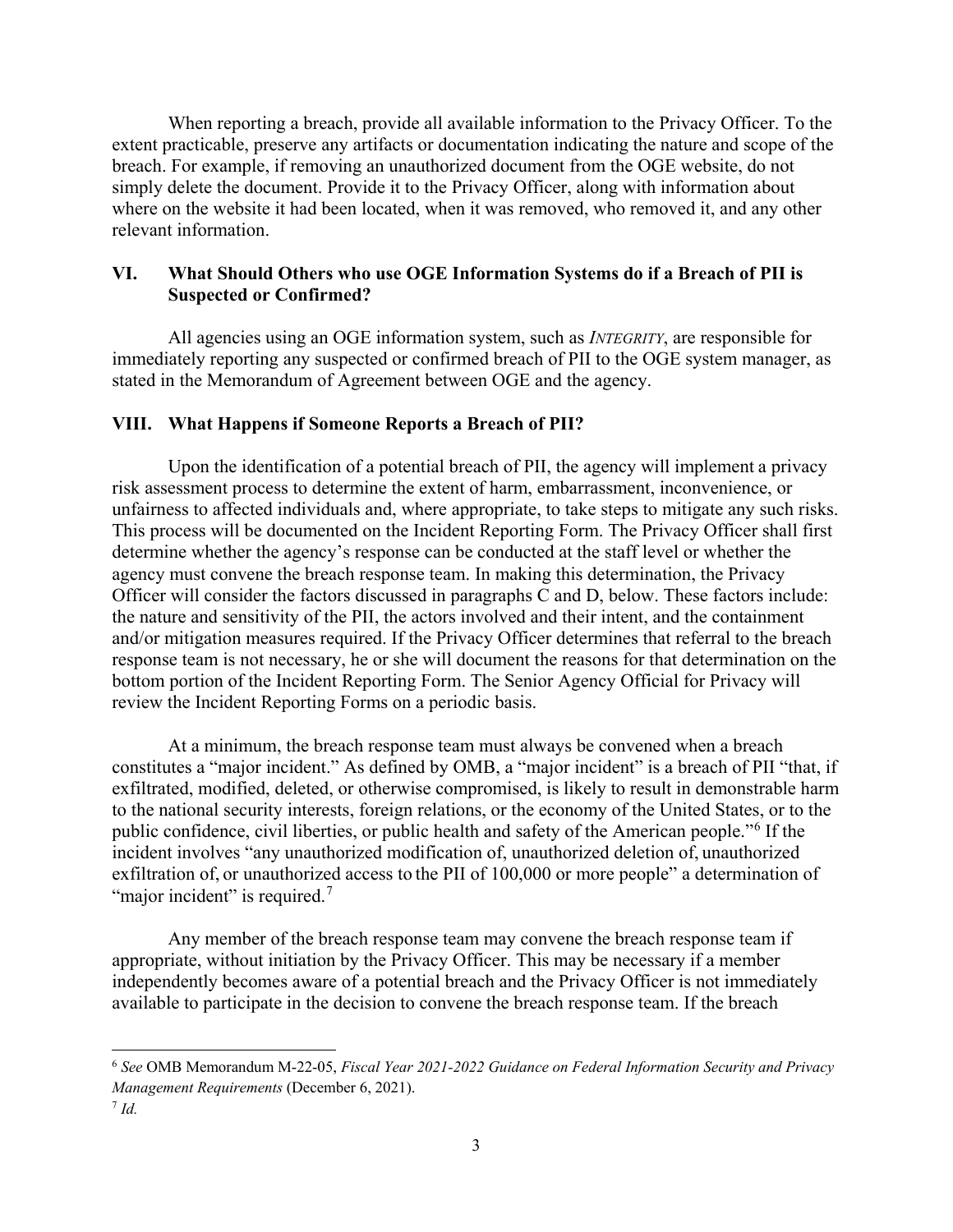response team self-convenes, the Privacy Officer should be notified as soon as possible of the nature and status of the incident.

Once convened, the Senior Agency Official for Privacy is responsible for leading the breach response team.[8](#page-4-0) The breach response team will take the following actions:

## **A. Identify the Applicable Privacy Compliance Documentation**

The breach response team shall identify any applicable Privacy Act System of Records Notices (SORNs), privacy impact assessments (PIAs), and privacy notices that may apply to the potentially compromised information and any PII that may need to be disclosed as part of the breach response.

## **B. Report the Breach to the United States Computer Emergency Readiness Team (US-CERT)/National Cybersecurity and Other Entities as Appropriate**

Agencies must report information security incidents, where the confidentiality, integrity, or availability of a federal information system of a civilian Executive Branch agency is potentially compromised, to the US-CERT and the OMB Office of the Federal Chief Information Officer (OFCIO) with the required data elements, as well as any other available information, within one hour of being identified. US-CERT may be notified by phone, email, or its website.<sup>[9](#page-4-1)</sup>

A notification to US-CERT regarding an information security incident should include as much of the following information as possible:  $10$ 

- Agency name
- Point of contact information including name, telephone, and email address
- Incident Category Type (e.g., CAT 1, CAT 2, etc.)
- Incident date and time, including time zone
- Source IP, port, and protocol
- Destination IP, port, and protocol
- Operating System, including version, patches, etc.
- System Function (e.g., DNS/web server, workstation, etc.)
- Antivirus software installed, including version, and latest updates
- Location of the system(s) involved in the incident (e.g., Washington DC)
- Method used to identify the incident
- Impact to agency
- Resolution

l

<span id="page-4-0"></span><sup>&</sup>lt;sup>8</sup> A copy of this policy and related reference materials are available to the Breach Response Team on the shared drive here[: H:\Breach Response Team Materials.](file://int-prifsc05/shared/Breach%20Response%20Team%20Materials)

<span id="page-4-2"></span><span id="page-4-1"></span><sup>9</sup> US-CERT can be reached at (888) 282-0870, [info@us-cert.gov,](mailto:info@us-cert.gov) and the 'report an incident' link on its website. <sup>10</sup> See United States Computer Emergency Readiness Team, Federal Incident Reporting Guidelines, [https://www.us](https://www.us-cert.gov/government-users/reporting-requirements.html)[cert.gov/government-users/reporting-requirements.html](https://www.us-cert.gov/government-users/reporting-requirements.html) (last viewed October 26, 2018).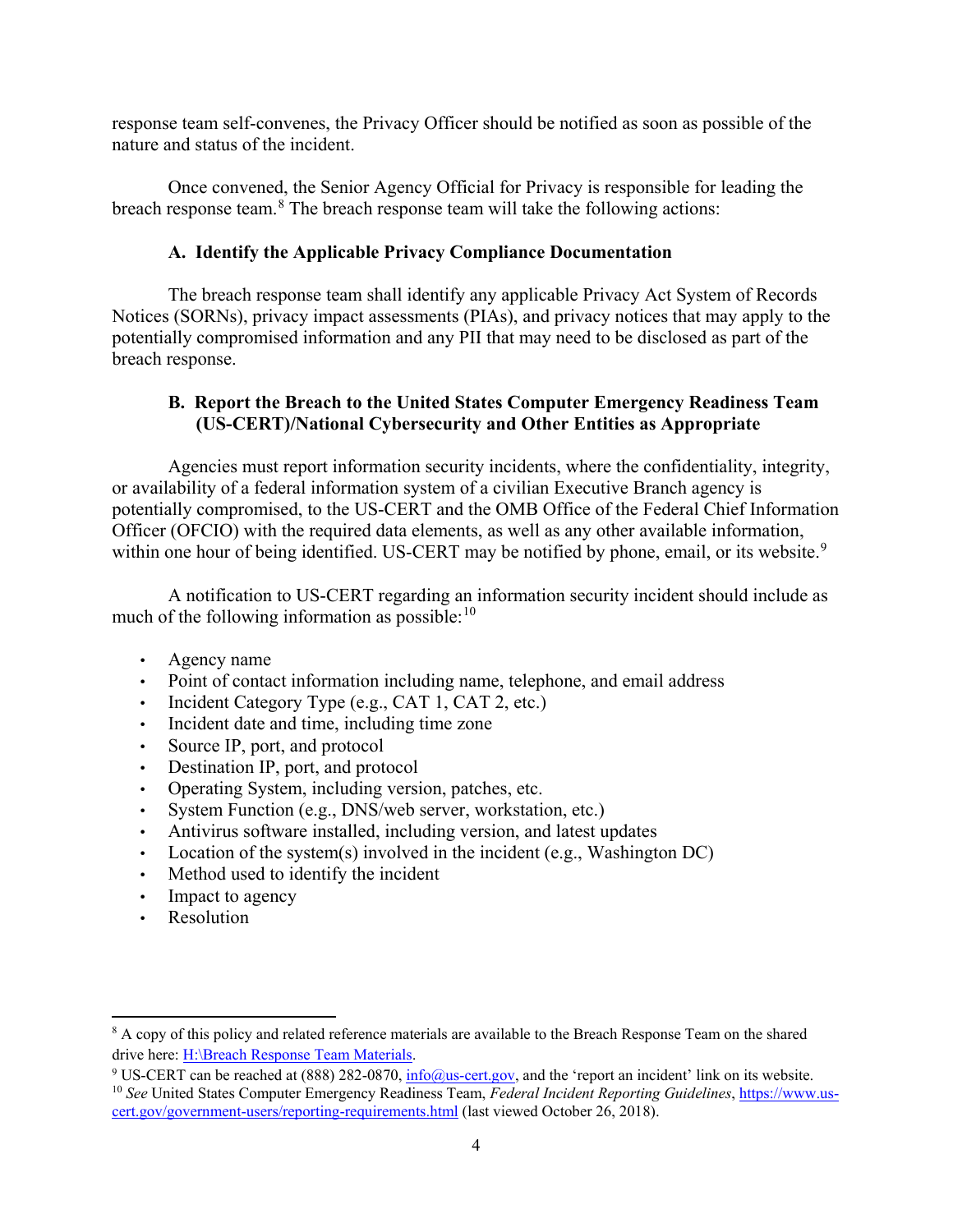Depending on the criticality of the incident, it is not always feasible to gather all the information prior to reporting. In that case, the breach response team will continue to report information as it is collected. Reporting should not be delayed to gain additional information.

Major Incidents must also be reported to the appropriate Congressional Committees pursuant to Federal Information Security and Modernization Act (FISMA) requirements.<sup>[11](#page-5-0)</sup> When appropriate, the breach response team shall also notify and consult with law enforcement.

### **C. Conduct a Risk Assessment**

The breach response team shall assess the likely risk of harm, embarrassment, inconvenience, or unfairness caused by the breach and the level of risk created by the breach. The factors to be considered are described in detail in OMB Memorandum M-17-12. They include the nature and sensitivity of the PII potentially compromised by the breach; the likelihood of access and use of PII, including whether the PII was properly encrypted or rendered partially or completely inaccessible by other means; and the type of breach, including the circumstances of the breach, the actors involved, and their intent. With regard to the type of breach, the breach response team should consider the following:

- **Intentional Breach.** If individuals involved in the breach had the objective to improperly obtain, withhold, destroy, or release the information or the device guarding the information (for example a laptop or mobile device), the risk of harm to the affected individuals and the agency will generally be greater.
- **Unintentional Breach.** There may be less risk of harm when a breach is unintentional, such as by user error or by failure to obey agency policy.
- **Unknown.** In situations where it is difficult to determine whether a breach was intentional or unintentional, the agency may decide to treat the incident as intentional based on factors such as who received compromised PII.

# **D. Consider How to Best Mitigate the Risk of Harm**

Having identified the level of risk, the breach response team shall consider how best to mitigate the identified risks. The breach response team is responsible for advising the Director on an appropriate response plan.

When determining how to mitigate the risk of harm to individuals potentially affected by a breach, the agency shall consider what countermeasures it can take, what guidance to provide to affected individuals, and whether there are services the agency can provide. Countermeasures may not always prevent harm to potentially affected individuals but may limit or reduce the risk of harm. For example, if individuals' passwords are potentially compromised in a breach, the agency should require those individuals to change their passwords. With regard to guidance and

<span id="page-5-0"></span> $\overline{a}$ <sup>11</sup> Detailed guidance on meeting FISMA's Congressional reporting requirements for a breach is provided in OMB Memorandum M-17-05, *Fiscal Year 2016-2017 Guidance on Federal Information Security and Privacy Management Requirements* (November 4, 2016).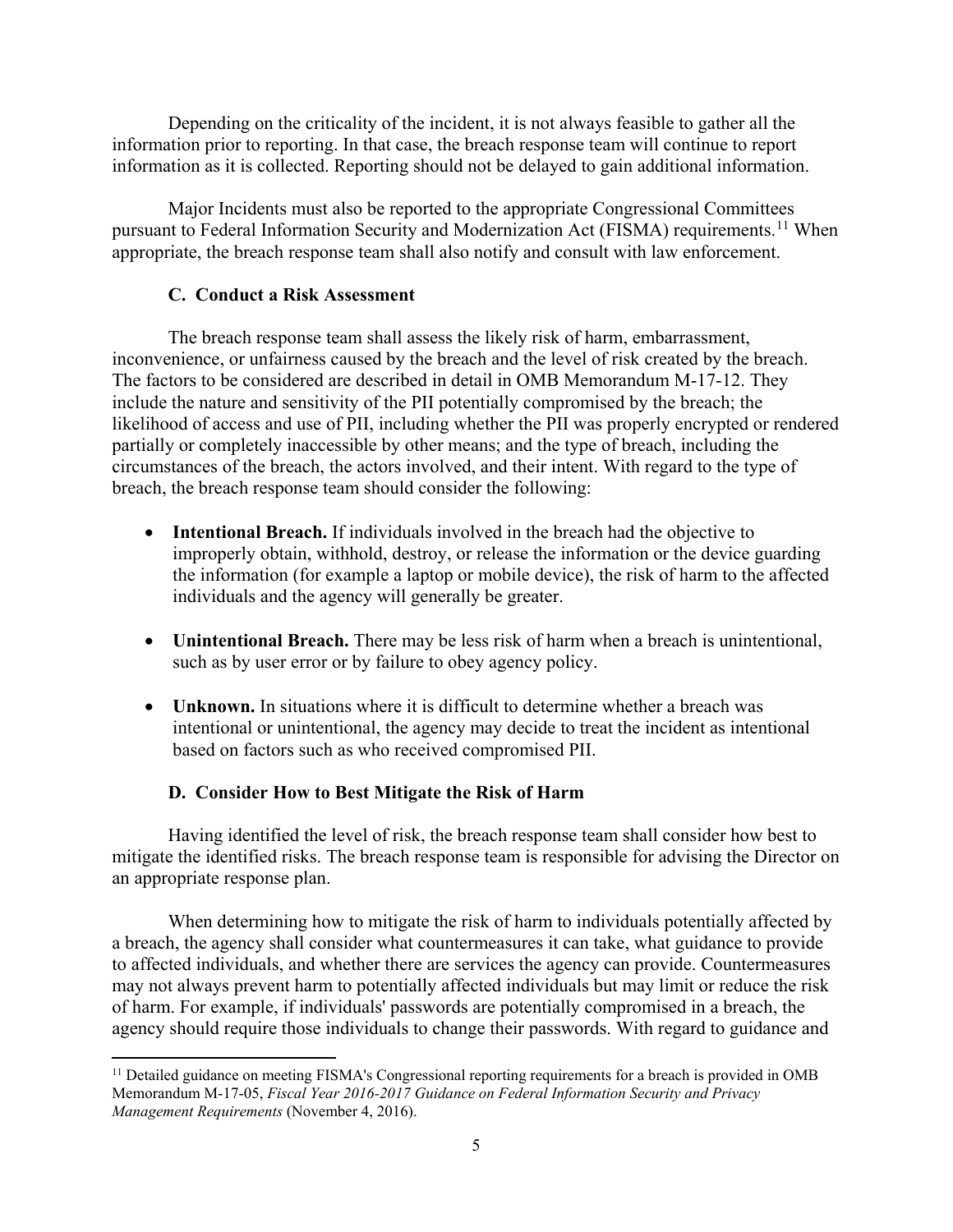services, the agency shall consider the guidance options included in Appendix II and III, respectively, of OMB Memorandum M-17-12.

The breach response team shall also consider whether notice to the affected individual(s) is appropriate under the circumstances, balancing the need for transparency with concerns about over-notifying individuals. The agency's decision to offer guidance, take countermeasures, or provide services to individuals potentially affected by a breach may necessarily require the agency to notify those individuals of the breach. However, the agency may also choose to notify individuals even when the agency is not offering guidance or providing a specific service. Weighing all the facts available, notice to affected individuals(s) is warranted when such notice would facilitate appropriate remedial action that is likely to be justified given the risk.

# **VIII. Notification of Affected Individual(s)**

Upon a determination that a breach notification to the affected individual( $s$ ) is required, the breach response team shall consider the following five factors:<sup>[12](#page-6-0)</sup>

- Who should provide the notification to the affected individual(s)?
- When should notification be provided?
- What should be included in the notification to the affected individual(s)?
- What means should be used to notify the affected individual(s)?
- Are there any special considerations for the affected population?

# **A. Who Should Provide the Notification to the Affected Individual(s)?**

In general, notification to individuals affected by the breach shall be issued by the OGE Director or a senior-level individual he/she may designate in writing. This demonstrates that the breach has the attention of the head of the agency. Notification involving only a limited number of individuals may also be issued by the Chief Information Officer and/or the Senior Agency Official for Privacy.

When PII created, collected, used, processed, stored, maintained, disseminated, disclosed, or disposed of by a contractor on behalf of an agency is involved in a breach, OGE may require the contractor to notify any potentially affected individuals.

# **B. When Should Notification Be Provided?**

If a determination is made that a notification to the individual(s) affected by a suspected or confirmed breach of PII is warranted, the notification shall be provided as expeditiously as practicable and without unreasonable delay. The breach response team should avoid providing multiple notifications for a single breach and should balance the timeliness of the notification with the need to gather and confirm information about a breach and assess the risk of harm.

# **C. What Should Be Included in the Notification to the Affected Individual(s)?**

<span id="page-6-0"></span>l <sup>12</sup> *See* OMB Memorandum M-17-12 for detailed guidance on breach notification.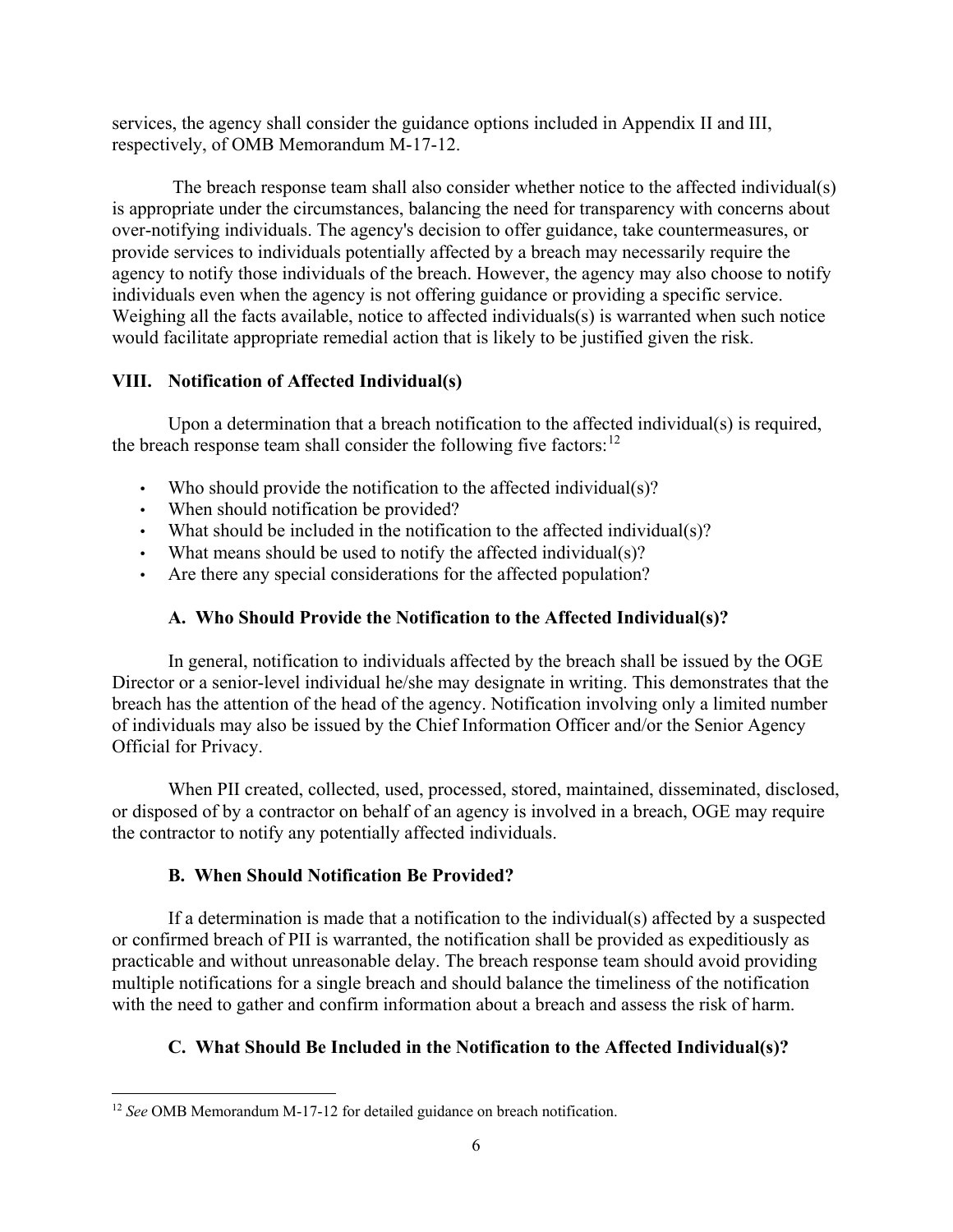Every notification must be confirmed in writing and be written in a format that is clear and easy for the recipient to understand. Every notification shall include the following elements:[13](#page-7-0)

- A brief description of what happened, including the date(s) of the breach and of its discovery;
- To the extent possible, a description of the types of PII compromised by the breach;
- A statement of whether the information was encrypted or protected by other means, when it is determined that disclosing such information would be beneficial to potentially affected individuals and would not compromise the security of the information system;
- Guidance to potentially affected individuals on how they can mitigate their own risk of harm, countermeasures the agency is taking, and services the agency is providing to potentially affected individuals, if any;
- Steps the agency is taking, if any, to investigate the breach, to mitigate losses, and to protect against a future breach; and
- Whom potentially affected individuals should contact at the agency for more information, including a telephone number, email address, and postal address.

# **D. What Means Should Be Used to Notify the Affected Individual(s)?**

The best method for providing notification will potentially depend on the number of individuals affected, the available contact information for the potentially affected individuals, and the urgency with which the individuals need to receive the notification.

**First Class Mail:** First class mail notification to the last known mailing address of the individual in agency records should be the primary means by which notification is provided. The front of the envelope containing the notification should alert the recipient to the importance of its contents (e.g. "Data Breach Notification Enclosed").

**Telephone:** Telephone notification may be appropriate in those cases where urgency may dictate immediate and personalized notification and/or when a limited number of individuals are affected. Telephone notification, however, should be contemporaneous with written notification by first-class mail.

**Email:** Email notification, especially to or from a non-government email address, is not recommended. However, in limited circumstances it may appropriate.

**Substitute Notification:** OGE may provide substitute notification if the agency does not have sufficient contact information to provide notification, or as supplemental notification to keep potentially affected individuals informed. A substitute notification may consist of a conspicuous posting of the notification on

<span id="page-7-0"></span> $\overline{\phantom{a}}$ <sup>13</sup> *See* OMB Memorandum M-17-12 for more information. A Model Breach Reporting Template is included in Appendix I.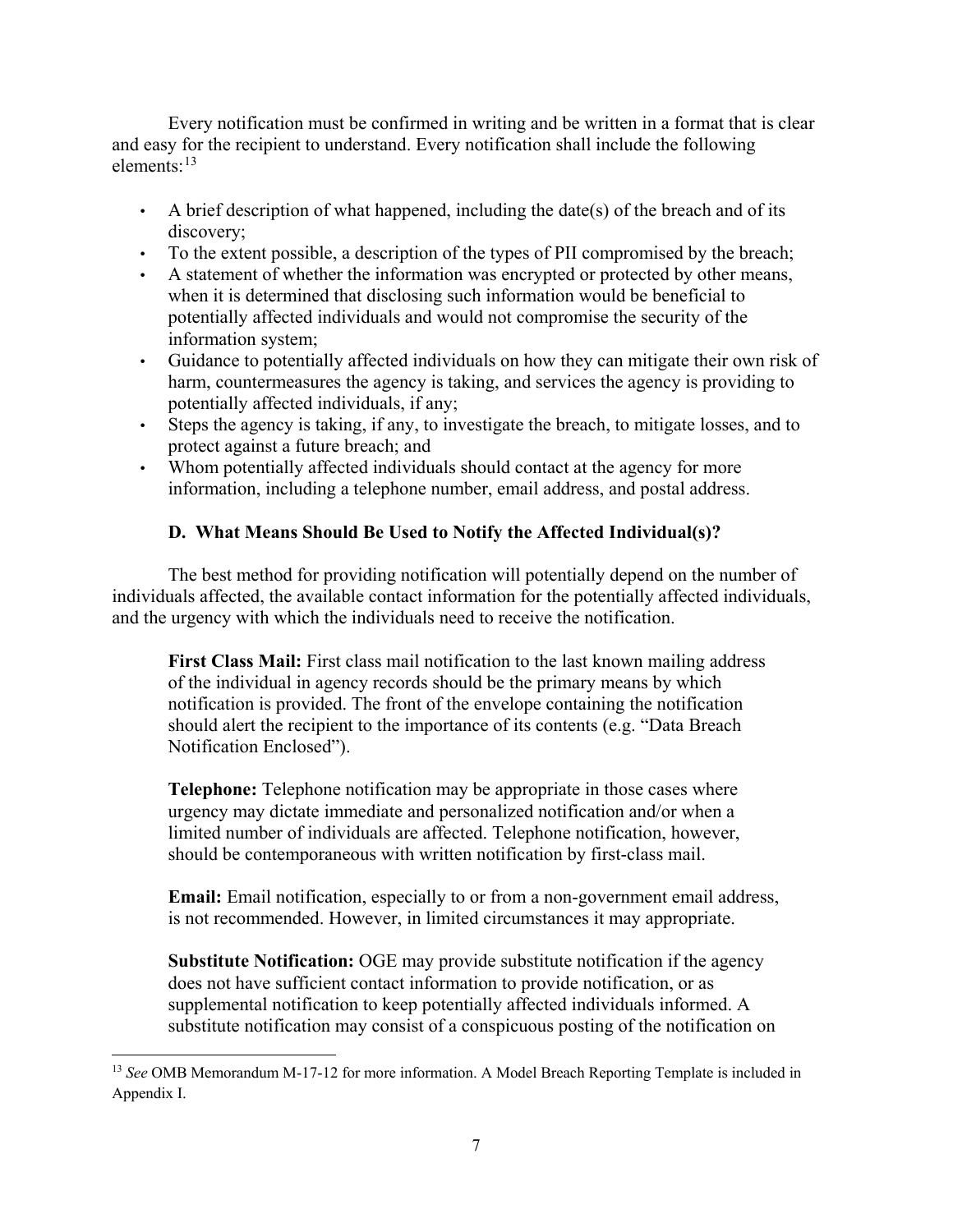the home page of the agency's website and/or notification to major print and broadcast media. Notification to the media should include a toll-free phone number and/or an email address that an individual can use to learn whether or not his or her personal information is affected by the breach.

#### **E. Are There Any Special Considerations for the Affected Population?**

When a breach potentially affects a vulnerable population, the agency may need to provide a different type of notification to that population, or provide a notification when it would not otherwise be necessary. OGE should give special consideration to providing notice to individuals who are visually or hearing impaired consistent with Section 508 of the Rehabilitation Act of 1973, as amended. Accommodations may include establishing a Telecommunications Device for the Deaf (TDD) or posting a large-type notice on the agency website.

### **IX. Consequences for Violating Rules on Safeguarding PII**

The failure of OGE employees to fully comply with this policy, and all other agency rules and policies regarding the safeguarding of PII, may result in OGE taking appropriate disciplinary and other measures. An OGE employee may be subject to appropriate disciplinary action if he or she knowingly, willfully, or negligently:

- Fails to implement and maintain security controls for PII, for which he or she is responsible and aware, regardless of whether such action results in the loss of control or unauthorized disclosure of personally identifiable information;
- Exceeds authorized access to PII or discloses it to unauthorized individuals;
- Fails to report any known or suspected loss of control or unauthorized disclosure of PII;
- Fails to report noncompliance with OGE privacy policies by employees or contractors to appropriate management officials.

More information regarding OGE employee responsibilities is located in OGE's regulations at 5 CFR §2606.106 [OGE employee Privacy Act rules of conduct and](https://www.ecfr.gov/current/title-5/part-2606)  [responsibilities.](https://www.ecfr.gov/current/title-5/part-2606)

The actions taken in response to an information systems breach should be commensurate with the type of PII involved. The particular facts and circumstances surrounding an incident of breach will be considered in determining an appropriate action. Sanctions may include:

- Removal of Access Authority
- Admonishment;
- Reprimand;
- Suspension;
- Removal; and
- Other actions in accordance with applicable law and agency policy.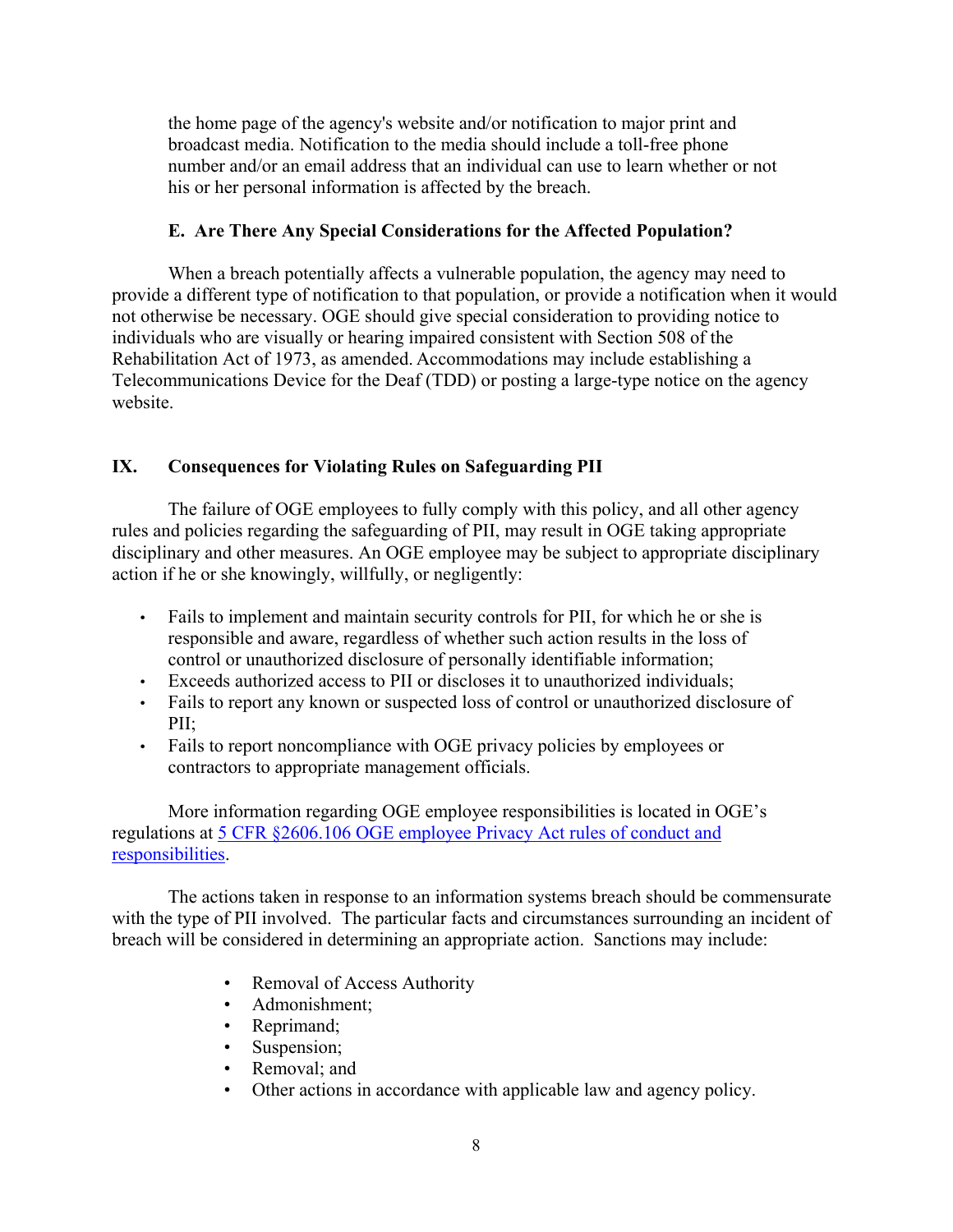Contractors shall be subject to all appropriate and available measures for failure to fully comply with the rules regarding the safeguard of personally identifiable information, which may include removal of the contractor or an individual working for the contractor from OGE's facilities and from the work being performed under the contract.

### **X. Breach of PII Policy Review and Tabletop Exercises**

OGE's breach response team will convene annually, or more often as needed, to review this breach notification policy to ensure that OGE's response to a breach of PII will be effective and to discuss employee training and other mechanisms for preventing incidents of breach. The team will also assess the agency's compliance with its policies on public and internal notifications following a breach of PII and record the results on the attached log.

The Senior Agency Official for Privacy shall annually convene the breach response team to hold a tabletop exercise. The purpose of the tabletop exercise is to test the breach response plan and to help ensure that members of the team are familiar with the plan and understand their specific roles. Tabletop exercises will be used to practice a coordinated response to a breach, to further refine and validate the breach response plan, and to identify potential weaknesses in an agency's response capabilities.

## **XI. Applicable Law and Guidance**

A. The Privacy Act of 1964 (5 U.S.C. § 552a) seeks to uphold and protect the information privacy rights of individuals in regard to records maintained by federal agencies in a system of records that contain personal information.

B. The Federal Information Security Management Act (FISMA) of 2002 (44 U.S.C. § 3541 *et seq*.) requires each federal agency to develop, document, and implement an agency-wide program to provide security for the information and information systems that support the operations and assets of the agency, including those provided or managed by another agency, contractor, or other source.

C. National Institute of Standards and Technology (NIST) Special Publication 800-53, *Security and Privacy Controls for Federal Information Systems and Organizations*, April 2013.

D. OMB Circular A-130, *Managing Information as a Strategic Resource* (July 28, 2016).

E. OMB Memorandum M-17-12, *Preparing for and Responding to a Breach of Personally Identifiable Information*, January 3, 2017.

F. OMB Memorandum M-22-05, *Fiscal Year 2021-2022 Guidance on Federal Information Security and Privacy Management Requirements,* December 6, 2021.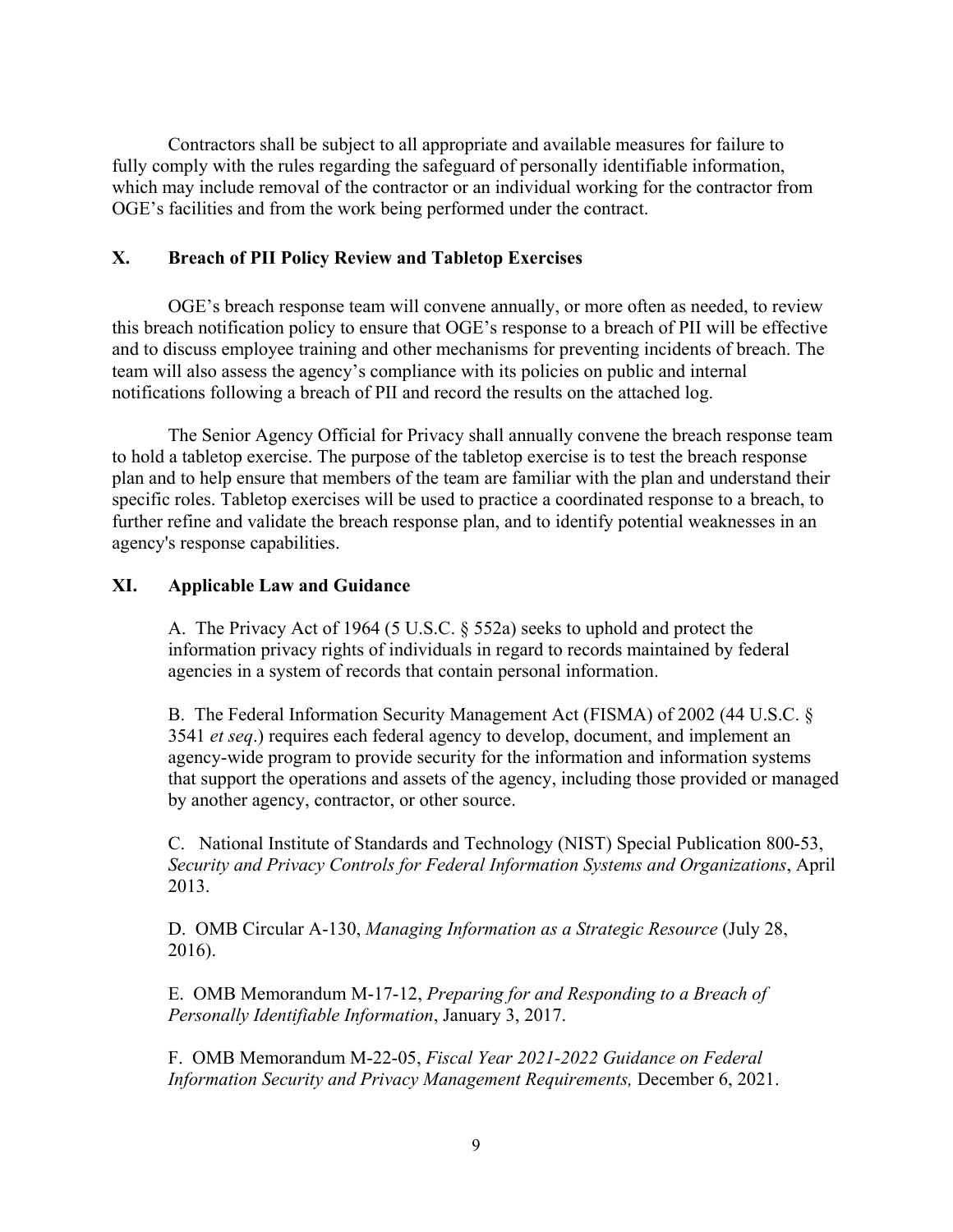G. OMB Memorandum M-16-14, *Providing Comprehensive Identity Protection Services, Identity Monitoring, and Data Breach Response*, July 1, 2016.

## **XII. Glossary of Acronyms**

- FISMA Federal Information Security Modernization Act
- MOA Memorandum of Agreement
- NCCIC National Cybersecurity and Communications Integration Center
- NIST National Institute of Standards and Technology
- OMB Office of Management and Budget
- OFCIO Office of the Federal Chief Information Officer
- PIA Privacy Impact Assessment
- PII Personally Identifiable Information
- CIO Chief Information Officer
- SAOP Senior Agency Official for Privacy
- SORN System of Records Notice
- TDD Telecommunications Device for the Deaf
- US-CERT United States Computer Emergency Readiness Team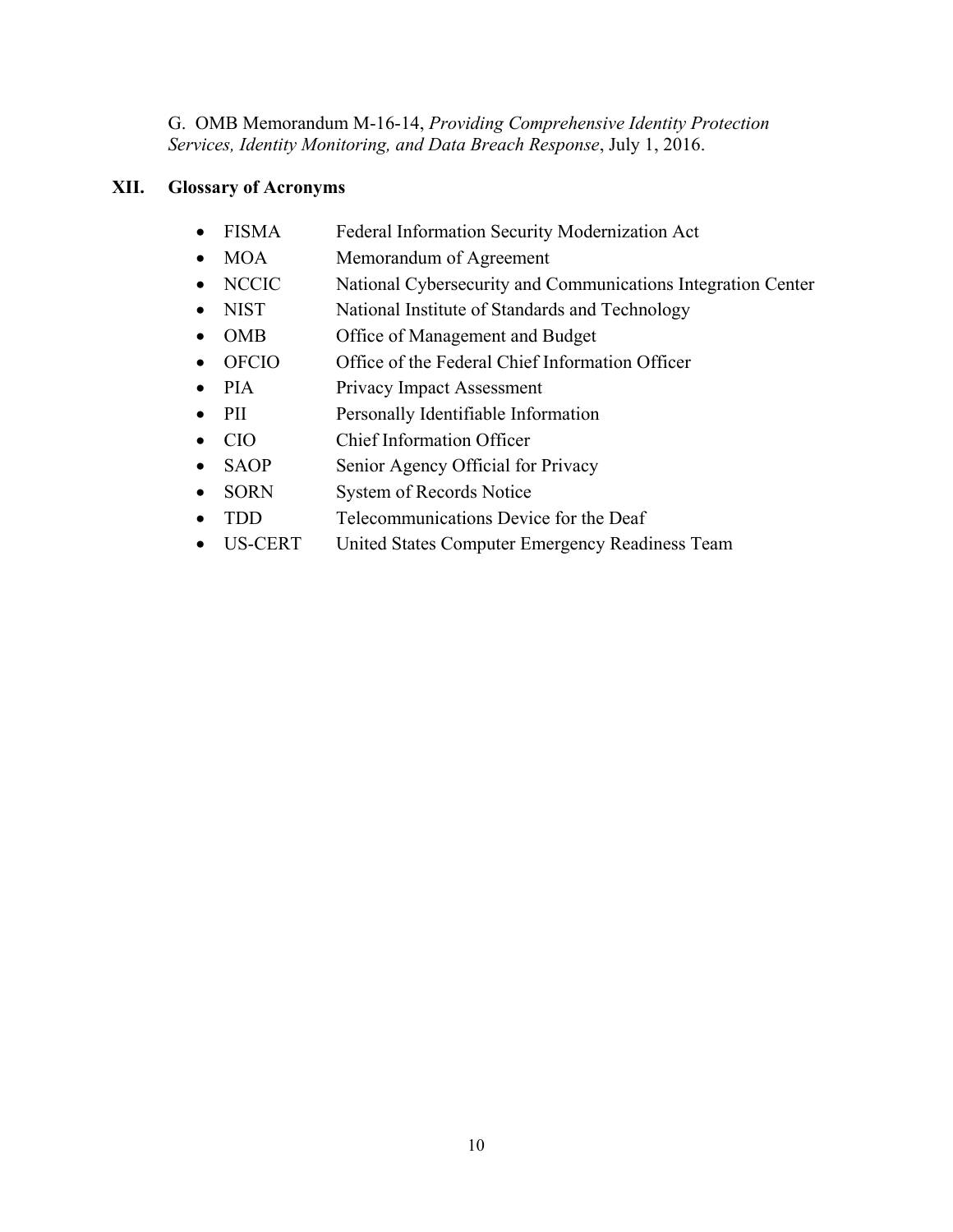The Following Officials Have Approved this Document:

1) \_\_\_\_\_\_SKF\_\_\_\_\_\_\_ (Initials) 2022-05-25 (Date)

Name: Shelley K. Finlayson Title: Chief of Staff and Program Counsel

2) DJV (Initials) 2022-05-26 (Date)

Name: Diana Veilleux

Title: Senior Agency Official for Privacy and Chief, Legal, External Affairs and Performance Branch and Senior Agency Official for Records Management

3) \_\_\_\_\_\_\_TC\_\_\_\_\_\_\_\_ (Initials) 2022-05-23 (Date)

Name: Ty Cooper Title: Chief Information and Cybersecurity Officer